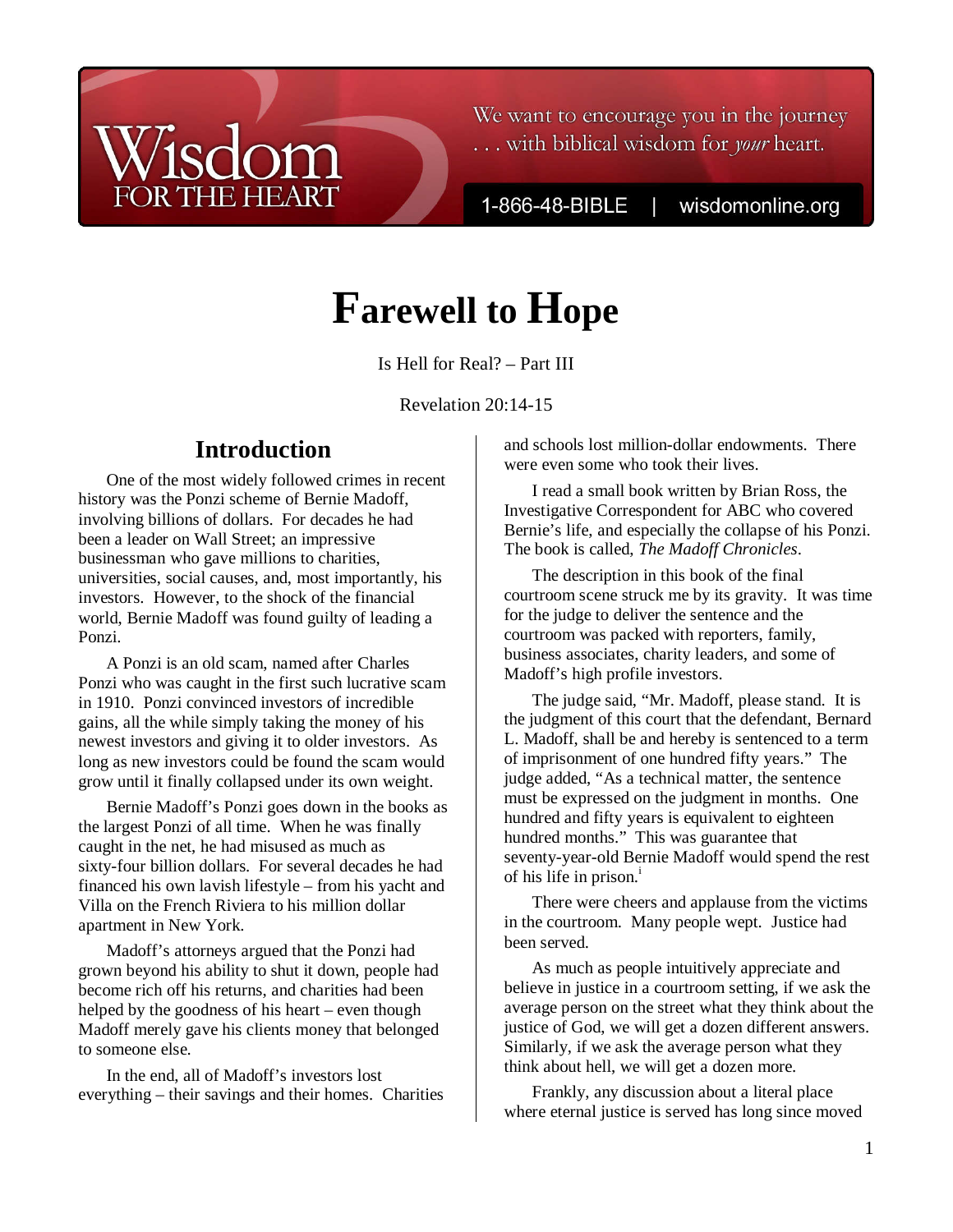out. If we ask the average church member when they last heard a Sunday school lesson or sermon on hell, we will receive a blank stare.

Historian Martin Marty wrote, "Hell has disappeared and no one noticed." A recent *Newsweek* article said, "Today, hell has become theology's H-word" – in other words, good people never say it because it is rude and impolite. Gordon Kaufman of Harvard Divinity School believes this is a good trend, as he wrote, "I don't think there is any future for . . . hell."<sup>ii</sup>

Evidently, hell is out of bounds and out of step with the world, and the average church member in America.

One evangelical theologian delivered this timely challenge to the believer when he wrote, "If we come to the Scriptures with our minds made up, expecting to hear from it only an echo of our own thoughts and never the thunderclap of God's thoughts, then He will not speak and we will only be confirmed in our own [conclusions]. We must allow the word of God to confront us, to disturb [us], and to overthrow our personal patterns of thought and behavior."iii

This is well put.

The question is not, "What do we think? What do we say? What do the majority of churchgoers think?"

The question is, "What does God say – what has He revealed in His word?"

Guess what? God has actually revealed a lot!

When the famous North Carolina evangelist Vance Havner, now with the Lord, was beginning his ministry, he pastored a country church. A farmer who attended the church did not like the sermons he preached on hell. One Sunday, the farmer said to Havner, "Why don't you preach about the meek and lowly Jesus." Havner replied, "That's where I got my information about hell!"iv

Ladies and gentlemen, the shocking truth is that nearly every New Testament reference to eternal punishment in hell comes from the lips of Jesus Christ. It is as if to imply that this is a place so terrible that no human being can be depended upon to describe it except the creator of it – God Himself."

According to the Bible, there is an impending judgment and eternal consignment in the lake of fire.

However, this will not occur before the final judgment takes place. We have been witnessing this very judgment through the vision of John the Apostle. Turn in your Bible to Revelation chapter 20 to what is, without a doubt, the most overlooked paragraph in the Bible today – verses 11-15.

I have outlined our study into four sections. Let us look at these.

# **An Unforgettable Setting**

First, we read of an unforgettable setting in Revelation 20:11.

## *Then I saw a great white throne and Him who sat upon it, from whose presence earth and heaven fled away . . .*

In other words, the truth of II Peter 3:10 will come to pass following the millennial kingdom when the earth and universe will violently terminate. They will be burned away in a catastrophic fireball to make way for the reconstruction of a new heaven and new earth. We will learn about this in Revelation chapter 21.

In between the destruction of the universe by its Creator and the creation of a new universe, this unforgettable scene described in verse 11 takes place. It is a courtroom where the judge sits to deliver His sentence.

This is the terrifying moment when unbelievers will be confronted with the truth they had denied and dismissed. All of unbelieving mankind will stand before God, and they will stand virtually alone with no defender, no Advocate, for they denied the gospel that they heard or saw – the gospel of conscience, the gospel of creation, and/or the gospel of Christ. All the world of unbelievers will stand in His presence, and He will not be some cosmic therapist or grandfatherly friend, but a holy, righteous Judge (Romans 3:19).

## **An Unavoidable Summons**

Secondly, we listened in on an unavoidable summons in Revelation 20:12a.

### *And I saw the dead, the great and the small, standing before the throne . . .*

In other words, this is the important "movers and shakers" of planet Earth – the emperors and dictators, the wealthy and well-connected – standing alongside the small or insignificant who were considered nothing much on earth, but were still too proud to acknowledge their creator God in heaven.

These are summoned – every one of them individually – to have the record of their lives examined with an undeniable standard.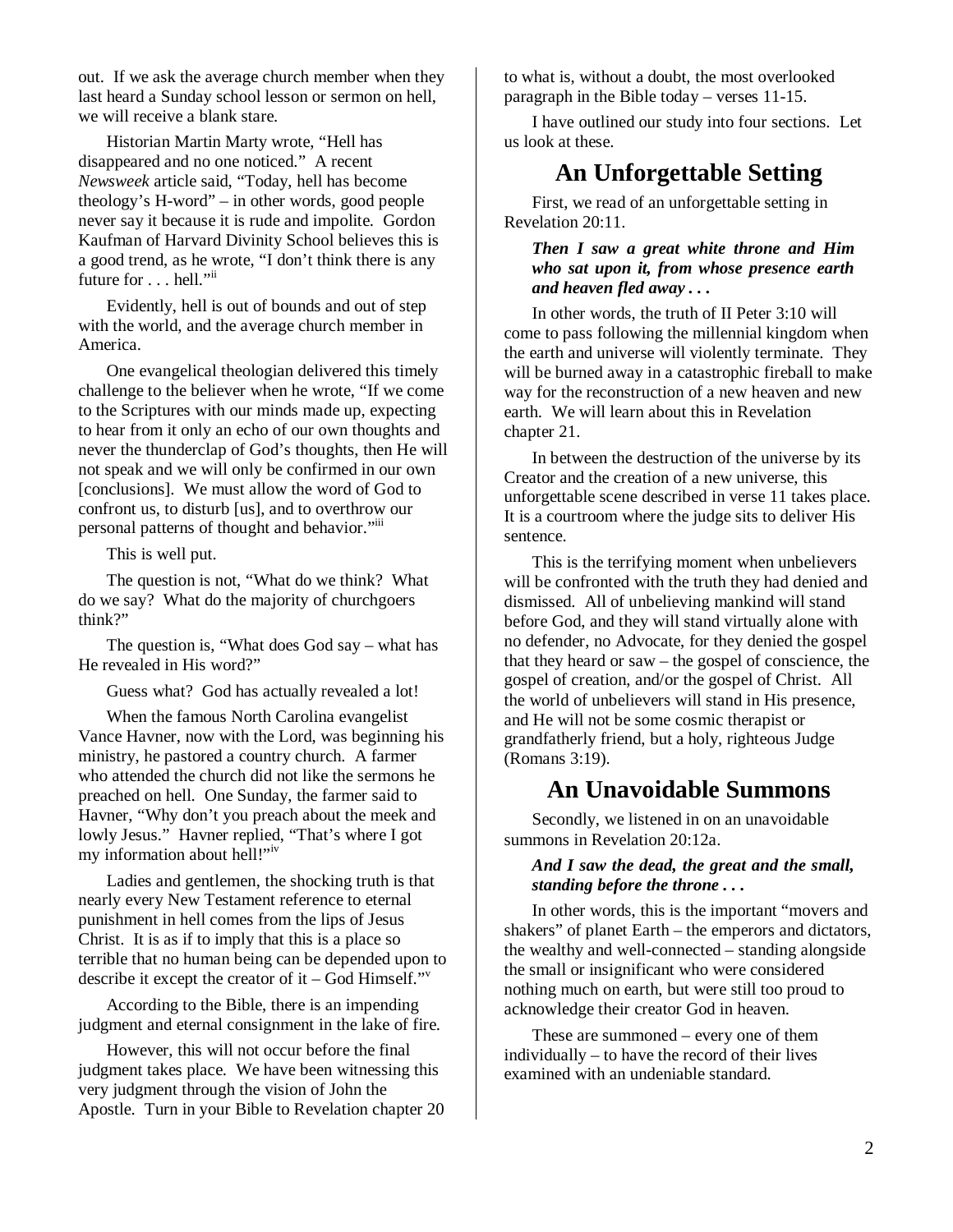# **An Undeniable Standard**

Thirdly, Revelation 20:12b tells us of an undeniable standard.

*. . . and books were opened; and another book was opened, which is the book of life; and the dead were judged from the things which were written in the books, according to their deeds.*

We read, "books were opened". We considered in our last session that this might be the book of God's law written on the hearts of these people, silently witnessing to them of their guilt, which they suppressed by telling their conscience to hush.

Now these people stand to see and hear the record of these books – the books of the Bible, perhaps – applied to their own lives to reveal their lost condition – or the book of words, the book of deeds, and the book of secrets.

The books were opened and, as Paul declared in Romans 3:10,

#### *. . . there was none righteous, not even one[!]*

I mentioned in our last discussion that the purpose of these books being opened will *not be* to determine the eternal place for these unbelievers, but to determine the degree of their eternal punishment. All will suffer in hell, but not all will suffer to the same degree.

The Bible teaches there will be varying degrees of punishment in hell. In fact, Jesus Christ Himself taught this truth. When Jesus sent His twelve disciples on a preaching tour, Matthew's gospel records Christ telling them,

*Whoever does not receive you, nor heed your words, as you go out of that house or that city, shake the dust off your feet.* 

*Truly I say to you, it will be more tolerable for the land of Sodom and Gomorrah in the day of judgment than for that city.* 

#### *(Matthew 10:14-15)*

Jesus Christ also warned that the hypocritical scribes . . .

*. . . who like to walk around in long robes, and like respectful greetings in the market places,* 

*and chief seats in the synagogues and places of honor at banquets,* 

### *who . . . for appearance's sake offer long prayers; these will receive greater [punishment].*

#### *(Mark 12:38-40)*

In Luke's gospel, the Lord made a distinction between the punishments of two servants when He said,

*. . . that servant who knew the master's will and did not . . . act in accord with his will, will receive many lashes,* 

*but the one who did not know it, and committed deeds worthy of a flogging, will receive but few . . .* 

#### *(Luke 12:47-48)*

In other words, both servants sinned against the master, but will be judged by how much they knew about the master's will. They will both be punished for sinning against their master, but they will not be punished to the same degree.

One Bible commentator worded it in this way, "All unbelievers will be miserable in hell, but not equally miserable."<sup>vi</sup>

There are people who have said to me, "How can God send to hell the pagans who have never heard about Jesus Christ?"

I answered this question in our previous session in detail. Unbelievers all over the world have denied some measure of truth, even if they did not have enough truth to save them – the truth about Jesus Christ, for salvation is only through Christ alone. However, as we have already learned, God will reveal at this great, white-throne judgment that every unbeliever condemned to hell actually had truth which he denied. The unbeliever denied the truth of conscience and the truth of creation.

Whenever I am asked the question, "How can God send to hell someone who has never heard the gospel?" I always respond with another question, "Regardless of what the pagans did with whatever measure of truth they heard, what have *you* done with the truth *you've* heard?"

The very fact that there are degrees of punishment in hell is a severe warning to those, especially in this country, who have been surrounded by the gospel.

M. R. DeHaan wrote, "Hell for the pagan headhunter who has never heard the word of God is going to be heaven compared to what it will be for those who have heard the pleading of the gospel and rejected it."<sup>vii</sup>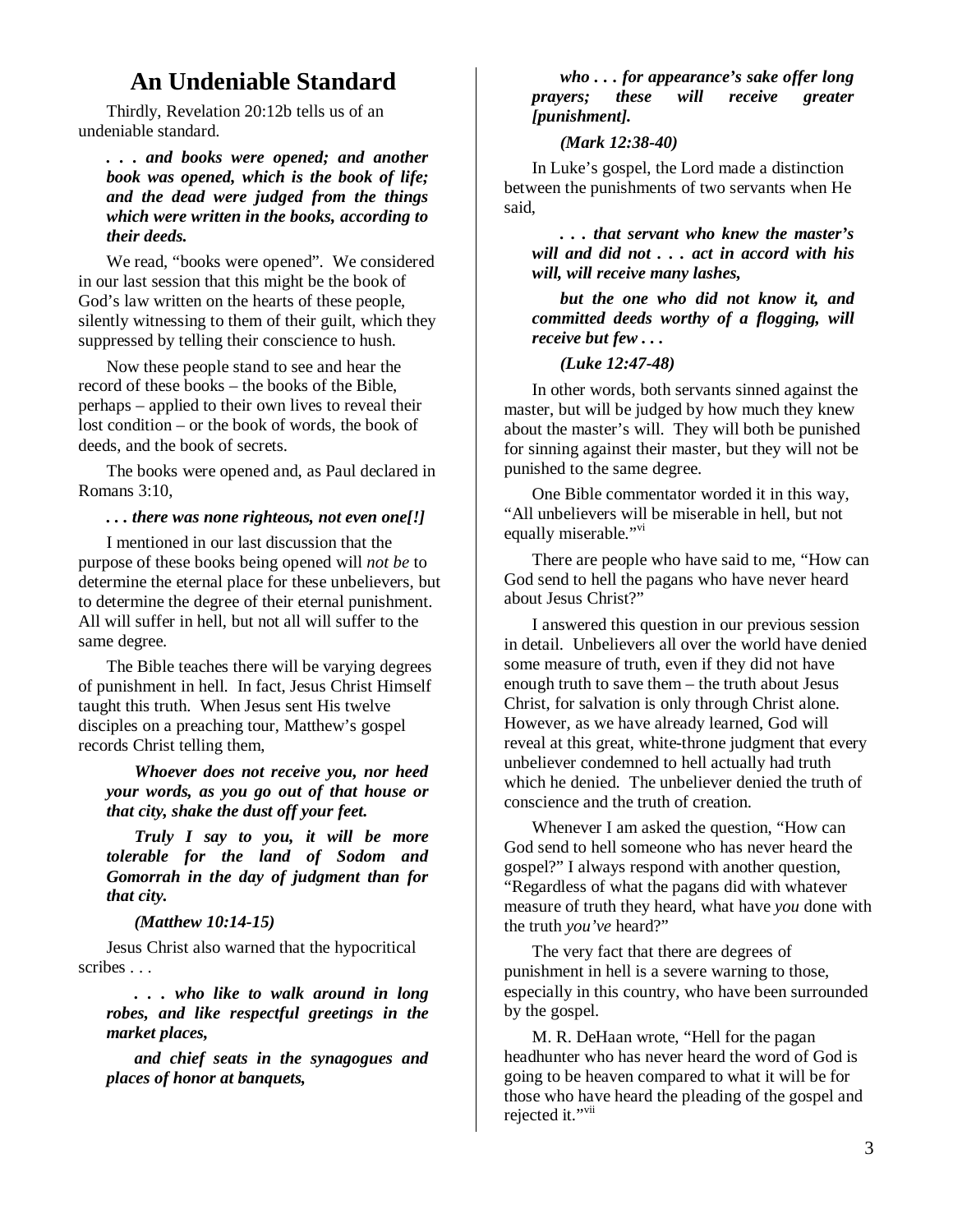In other words, those who had the maximum opportunity to believe the gospel of Jesus Christ and rejected Him will experience the maximum punishment in the fire of hell.<sup>viii</sup>

I wonder, "Is this you? Have you had a multitude of opportunities to believe, yet, in the secret place of your heart, refused to give Christ anything more than a Sunday glance and a casual nod?"

There is a judgment coming and for those who have knowingly rejected Christ, the greatest torments of hell await them.

One of my staff members emailed to me a link to a website called, "Blasphemy Challenge". This site encourages people to publicly and audibly deny the existence of the Holy Spirit. The incorrect assumption is made that it is possible to commit an unpardonable sin – but Jesus Christ died on the cross to pay the penalty of every sin, not just 99.9 percent of sin.

The leaders behind this website correctly assume that denying the existence of the Holy Spirit will ultimately send them to hell – which they, of course, do not believe exists.

For someone to accept the challenge of this website, they must videotape their verbal rejection of God, the Spirit, and anything else they choose to blaspheme, and send the footage to the site so everyone else can see it.

I went into the archives of this website and watched one person after another – most in their teens and twenties – videotaping their acceptance of the "Blasphemy Challenge". One young man stood outside a church building to record his denial of God's existence, and then leaned in to the camera and said, "And I am not afraid."

These people literally took pride in their blasphemy. I cannot imagine how great their condemnation will be as God the Judge reviews for them their very statements, recorded in the book of deeds.

Having heard the gospel, and outright rejecting it, the suffering of these blasphemers will be far greater than we can conceivably imagine.

When will these people give an account? John tells us – in this coming courtroom scene where the books are opened.

It is an unforgettable setting. There is an unavoidable summons of all unbelievers of all time. There is the undeniable standard as the books are

opened and their actions, secrets, words, thoughts, and deeds are judged against the holiness of God.

# **An Unpardonable Sentence**

In the fourth and final division of our exposition of this paragraph in Revelation chapter 20, John shows us the terrible delivery of an unpardonable sentence. God the Son opens one more book.

Notice the middle part of verse 12.

*. . . and books were opened; and another book was opened, which is the book of life...*

Skip to verse 15.

#### *And if anyone's name was not found written in the book of life, he was thrown into the lake of fire.*

The only book mentioned that is given a title is this last book, "the book of life".

After presenting the evidence, God the Son – to whom God the Father delivers the right to judge the world (John 5:17 and 22) – now leans forward and opens one final volume. It is the register of heaven.

This is not a book of church affiliation, by the way. No one can step forward and say, "Wait a second, I'm a Baptist and I've been baptized" or "I'm a Catholic and I've been catechized" or "I'm a Methodist and I've been mesmerized."

God never said, "Believe on the church, and thou shalt be saved."

John's audience would have immediately understood this concept. Every king and ruler had a roll book of living citizens under their control.<sup>1X</sup>

If someone's name was not in the king's roll book, they were not part of his kingdom. This is another way of saying that he was not their king.

The apostle Paul refers to believers as citizens of heaven. He wrote to the Ephesians,

#### *So then you are no longer foreigners . . . but you are fellow citizens with the saints – of God's household (Ephesians 2:19)*

Paul wrote to the Philippians with this same idea when he told them,

### *For our citizenship is in heaven, from which we eagerly wait for a Savior, the Lord Jesus Christ (Philippians 3:20)*

This means that we are actually foreigners in this land. We are temporarily assigned to this country; we are eternally joined to the future country. We have a green card that allows us to work inside these borders, but our citizenship is somewhere else.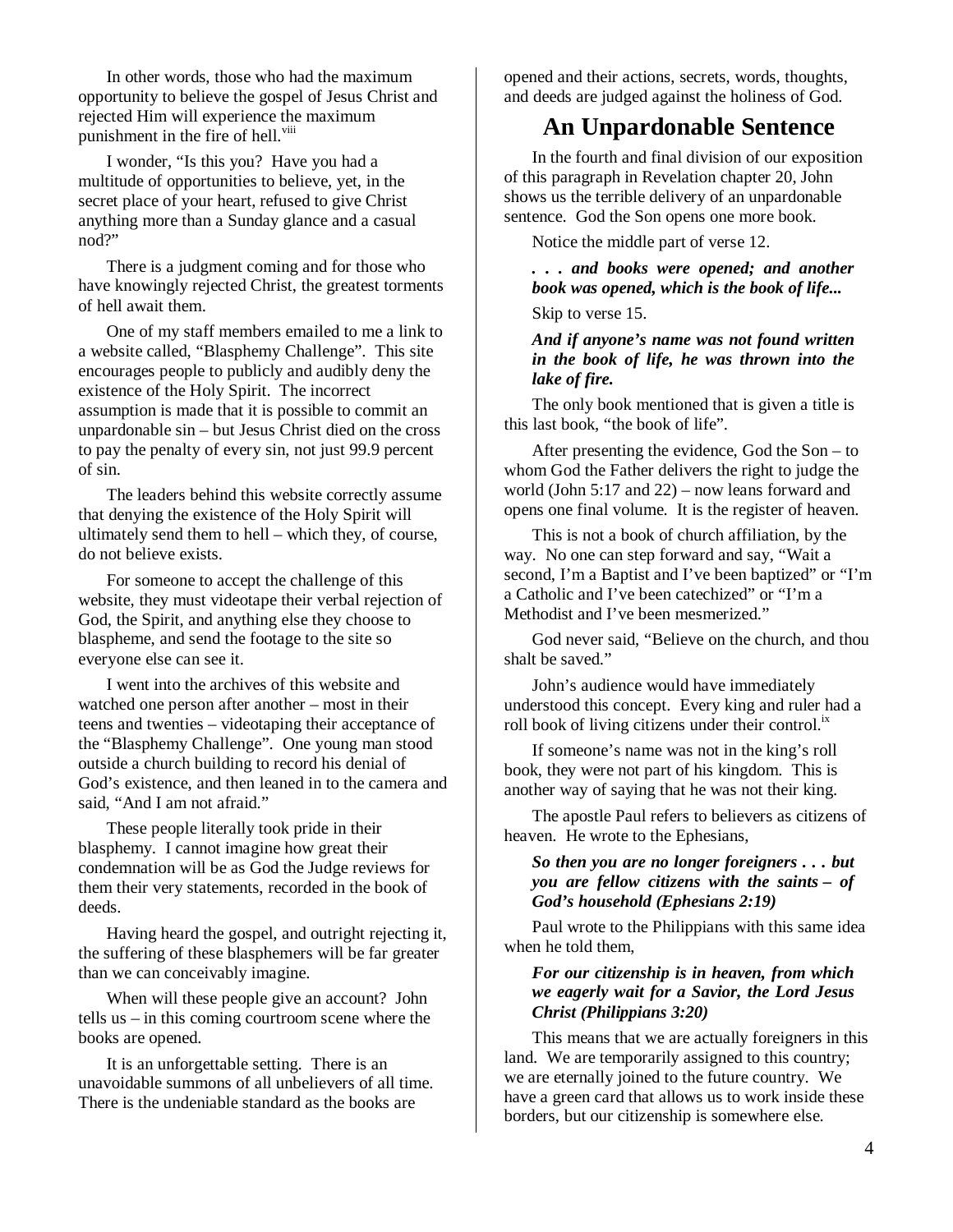We have a passport that one day will not be renewed here. That is a good thing because I like my passport picture less and less. With every renewal there is more and more glare – they just do not get the lighting right. Then it occurs to me, "That guy's getting old!" That is the problem, isn't it? Stop nodding your heads!

We, as believers, are heading from our temporary home to our permanent home.

This book of life is the roll book of the citizens of heaven.

John writes that God the Son is opening this book, implying the court is allowed to see it. Every person who stands before Him will be invited to look, and Jesus Christ will do this not to show them whose name is in it, but to show them that their name is not. $^x$ 

The person might think, "It should be right here, in between these two names. There's my grandmother's name and my father's name. Then it skips a generation – that should be where my name is, but it isn't there."

No name equals no ticket in.

Truthfully, everyone would have to say, "I knew my name wasn't written there because I had no interest in You being my King and me belonging to Your kingdom. I was more concerned about my own rule. I had fashioned a god out of whatever I wanted and I was more interested in the kingdoms of earth."

To those whose name is not in this book, Christ will deliver an unpardonable, eternal sentence. It is a sentence of banishment from the King and His kingdom.

Note verse 15 of Revelation 20 again.

### *And if anyone's name was not found written in the book of life, he was thrown into the lake of fire.*

Now this is so clear, so undeniably horrifying that people have automatically attempted all kinds of maneuvers to twist the terrifying truth of hell into something more manageable and more comforting, something less severe and less eternal.

Notice in the last phrase of verse 14, John writes,

#### *. . . This is the second death, the lake of fire.*

This phrase has given rise to one of two popular maneuvers around the truth of hell.

#### • **Annihilationism**

This is the belief of annihilationism. You are not going to have to spell it to get into heaven!

Annihilationism is the view that the souls of the damned are not eternal, but are eventually annihilated in the fires of hell. Depending on how badly they sinned, their time is either long or short, but the soul of every unredeemed person sent to hell is eventually annihilated.

John called it "the second death," so that must mean "to cease existing".

However, the Bible actually speaks of two different kinds of death – physical and spiritual.

The Greek word for "death," which is "thanatos" (θανατος), means "separation". "Thanatos" refers to the separation of the material from the immaterial – the physical from the spiritual. $x$ <sup>xi</sup>

In other words, death is when the soul is separated from the body. The soul does not cease to exist.

*This* separation is temporary. It lasts until the physical resurrection of the body, which is reunited with the soul and spirit. This is a body now immortalized. Whether that of a believer or unbeliever, they are suited up in an infinite body that will last forever in either heaven or hell.

Death does not mean cessation of existence, it means separation.

In the first death, there is the separation of the soul from the body. In the second death – referred to here by John for unbelievers – there is separation between the soul, in an immortal body, and God.<sup>xii</sup>

We never need to ask, "Does a person ever cease to exist?" The question we need to ask is, "Where will the person exist for eternity?!"<sup>xiii</sup>

Clark Pinnock of McMaster University in Toronto happens to be one of the chief proponents of annihilationism. His favorite text is Matthew 10:28 when Jesus warned,

*Do not fear those who kill the body but are unable to kill the soul; but rather fear Him who is able to destroy both soul and body in hell.* 

This sounds like annihilationism, does it not?

The problem is that the word "destroy" in the Greek language, which is available to all beginning Greek students, is the word "apollumi" ( $\alpha \pi$ ολλυμι), which does not mean "to annihilate," but "to deliver up". In fact, the Lord used the verb several times, and every time it never meant to pass out of existence, but to be delivered over to misery.<sup>xiv</sup>

In hell, neither the body nor the soul is extinguished. Both suffer mental and physical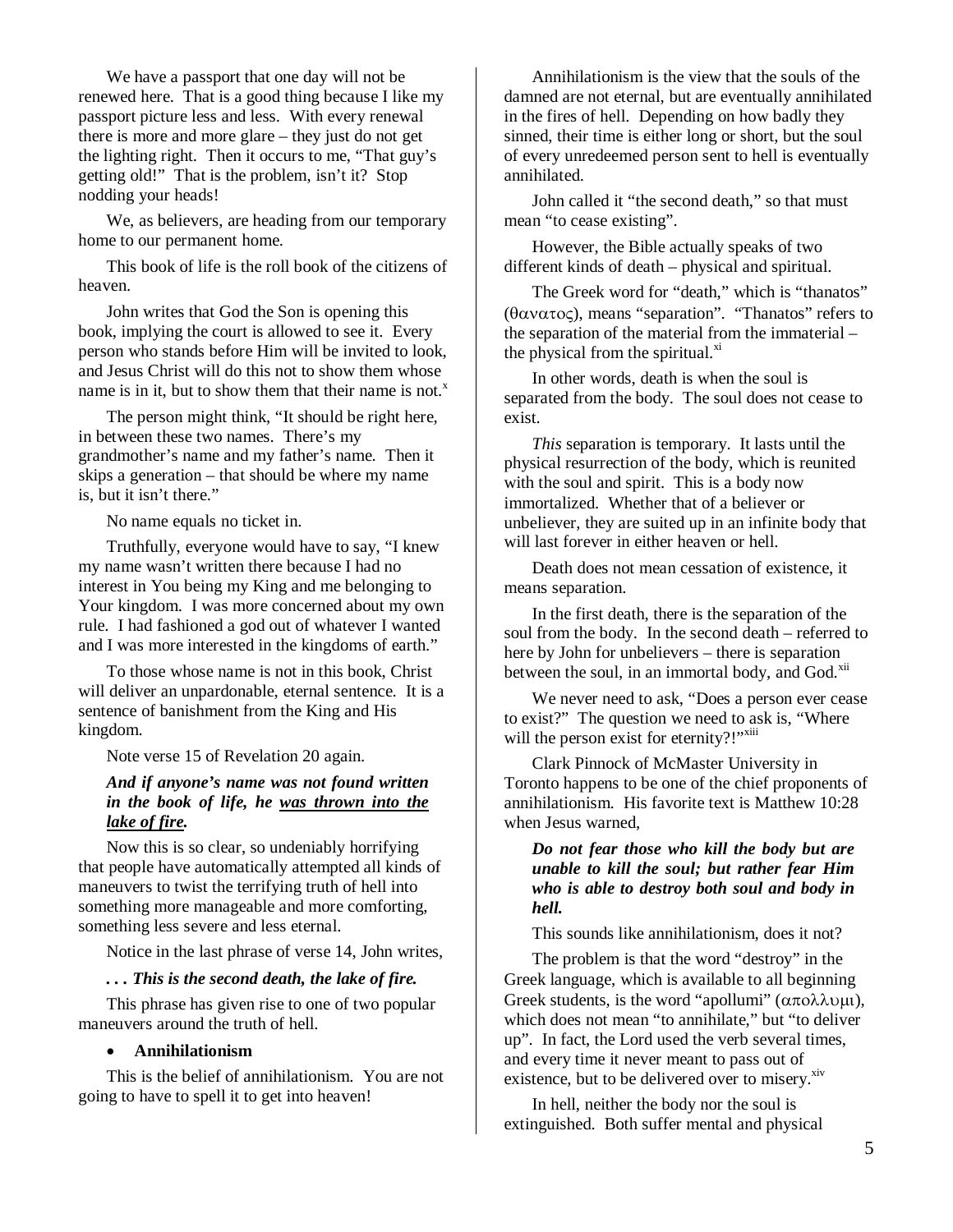agonies, guilt, greed, lust, pain, thirst, hatred, blasphemy, loneliness, anger, despair, and fear, and all the while the burning sensation brought about in this lake of fire.

Annihilation says, "No way. No one lives forever in hell – they are extinguished."

Jesus Christ, in one of His sermons, said that the lost will go into eternal fire (Matthew 25). He then added,

## *These will go away into eternal punishment, but the righteous into eternal life. (Matthew 25:46).*

The Greek word that is translated "eternal," "aionion" (αιωνιον), means "eternal; everlasting; without end".

The word that Jesus Christ used to tell us that hell will be everlasting is the same word He used to tell us that heaven will be everlasting and without end.

I have never met anyone who said, "I'd like to go to heaven, but after a while I'd like to go to hell. I'm hoping heaven is temporary."

My friend, you never need to fear that heaven will only last for a while and then God will change His mind. Heaven lasts forever.

The person who thinks, "I guess I'm probably going to hell, but after a while I'll get to go to heaven," is misinformed. He will not be able to go to heaven. Hell lasts forever too.

Let us briefly look at the other popular maneuver around the uncomfortable truth concerning hell.

## • **Universalism**

Annihilationism and universalism are the two "isms" that give people false hope and deceived hearts.

Annihilationism says no one will live in hell forever.

Universalism says that everyone will live in heaven forever.

No matter which way a person came, according to universalism, all roads lead to God. This is true as long as the person is sincere.

Is it any wonder that Revelation chapter 20, verses 11-15, is virtually unknown today, or if known, ignored? For here, standing before the throne of God's sovereign judgment are millions upon millions of people – the unredeemed from all of human history – to hear the unpardonable sentence read against them. And they are cast into the lake of fire.

The Bible refers to two places of temporary torment for the souls of the unbelievers and the demons.

One of these places, in the Old Testament, is Sheol. This is often translated "hell," although improperly I might add. The New Testament word corresponding to Sheol is Hades. This is the place where all the unredeemed souls have gone to await their final judgment.

"Tartaros" is a third word used to speak of a place where demons are even now incarcerated (II Peter 2:4), as they also await their final judgment. It may be temporary or permanent. It is never mentioned again.

These are places that represent the grave, the underworld, and the place of torment.

In verse 14, John says,

## *. . . death and Hades were [emptied] into the lake of fire. . . .*

In other words, there is now no temporary place of torment, for the permanent place of torment has received all things unredeemed. This is the place that is properly understood as hell; the lake of fire.

We do not know when hell was created. It is not mentioned in the account of creation in Genesis chapter 1, but we are distinctly told it was created primarily for the devil and his angels. We do not even know where it is.<sup>xv</sup>

We could spend another entire sermon describing this place as given to us in the Bible. Hell is:

- a place of isolation (Matthew 22:13);
- a place of weeping, wailing, and gnashing of teeth (Luke 13:28);
- a place where the devouring worm never dies (Mark 9:44);
- a place of fire that never burns away (Matthew 5:22);
- a place of tormenting thirst, guilt, and regret (Luke 16);
- a furnace of fire (Matthew 13:42);
- a place of total darkness (Jude 1:13);
- a place where there is no rest day or night (Revelation 14:11).

You might say these are figures of speech  $-$  a furnace of fire, a place of gnashing of teeth.

This is an English lesson for you: a figure of speech is not a license to modify the thought it expresses; a figure of speech is recognized to be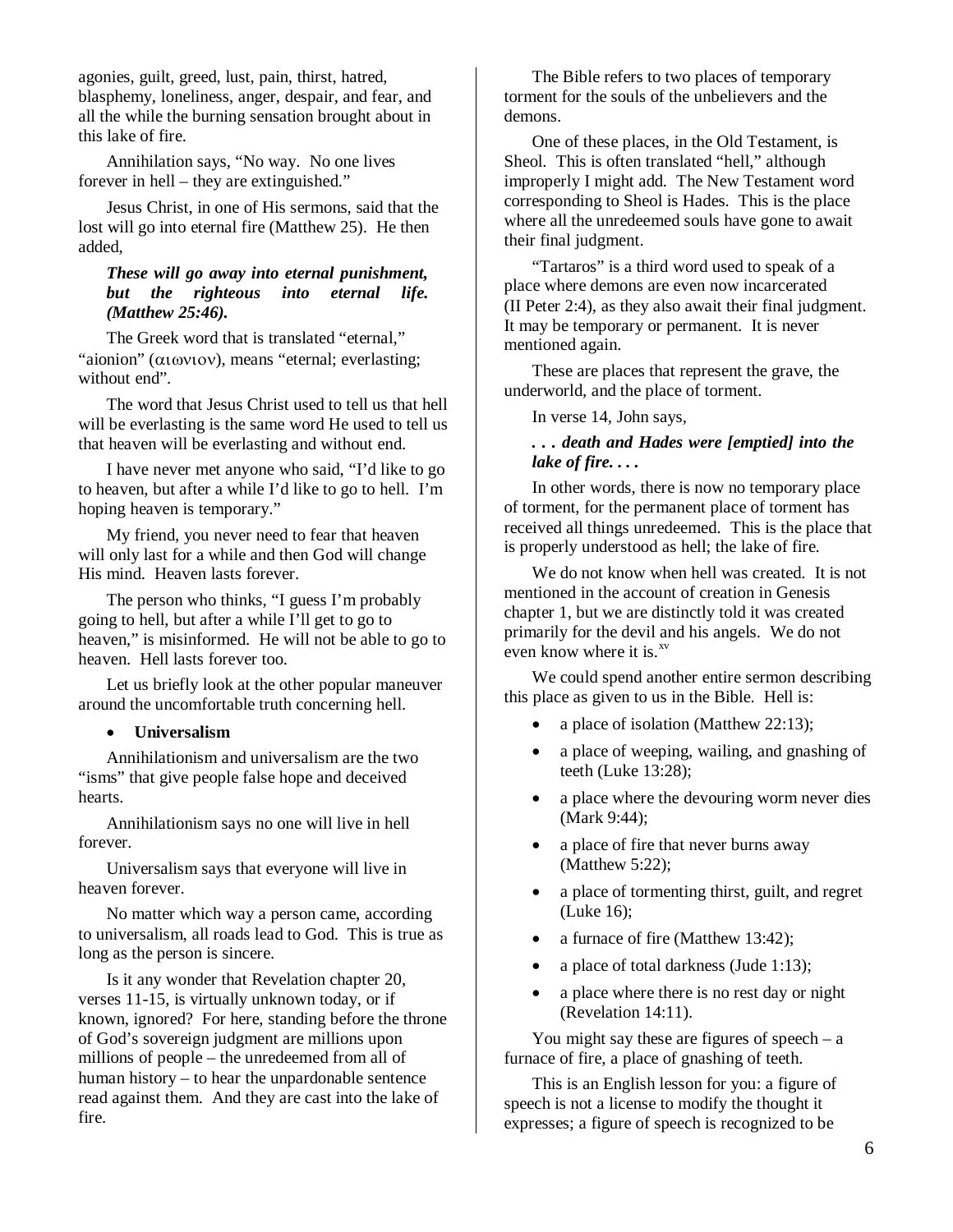nothing more than a feeble attempt to declare in language that which is beyond the power of words to  $describe.<sup>xvi</sup>$ 

There is no way to describe the horror of hell.

Dante wrote in his classic work on hell, entitled *The Inferno*, that above the lobby of hell was a sign that read:

*I am the way to the city of woe.* 

*I am the way to a forsaken people.* 

*I am the way into eternal sorrow. . . .* 

*Abandon all hope, ye who enter here.xvii*

How true this is.

*Hell is both a death sentence and a life sentence;* 

*Hell is eternal separation from God;* 

*Hell is eternal torment in an immortal body;* 

*There is no parole;* 

*There is no appeal to a higher court;* 

*There is no early release;* 

*There is no second chance;* 

*There is no escape.xviii*

This is the end of hope. While alive, those here refused to settle out of court; refused the offer of the Judge – the payment of His life for their sins. Now, the One who would have been their Savior has become their Judge.

This is a farewell to mercy, love, and hope. There will never again be sunshine, laughter, beauty, and joy. This is a farewell to the voice of God and the invitation of grace.

In the words of a song:

*And oh, what a weeping and wailing,* 

*As the lost were told of their fate;* 

*They cried for the rocks and the mountains,* 

*They prayed, but their prayer was too late.* 

# **Conclusion**

The exposition of this paragraph in Revelation chapter 20 may produce one of five effects upon the audience today.

Let us first look at the potential effects on the unbeliever.

### **1. Apathy**

This is merely one more time to hear about hell and one more time to walk away unchanged and even uncaring.

#### **2. Argumentativeness (Who does God think He is?)**

One man said, "If God sends people to hell, I'd rather worship another god."

I read of another person who said, "If God judges people and sends them to hell, I will go to hell and defy Him."

What utter foolishness, what blindness of spirit and heart this thinking is.

### **3. Acceptance**

I am praying that instead of the first two possible effects, the Spirit of God will bring some to acceptance.

This is like the Philippian jailor who came trembling to Paul and said, "What must I do to be saved?" Paul said, "Believe in the Lord Jesus." (Acts 16:30-31)

To believe in the Lord Jesus is to place faith in Him alone; to acknowledge Him as sovereign Master, God in the flesh, the living Messiah.

Accept Him today.

For the unbeliever, this study will lead to apathy, further arguing against God, or acceptance.

For the believer, I am praying this study will have a couple of effects.

### **4. Animation**

We, as believers, have work to do. God has commissioned us to spread the word. There is a God and He will be our Savior or, one day, He will be our Judge.

C. S. Lewis wrote that we need to keep in mind that everyone we talk to, work with, and live around are actually immortals. One day they are going to be immortal horrors or immortal splendors. He wrote that there is no such thing as ordinary people. We are all immortals.<sup>xix</sup>

### **5. Appreciation and Awe**

May this study provoke these effects in our hearts.

Our names, as believers, are written in the book of life.

I am often mindful of John Newton's testimony in the song lyrics, "Amazing Grace, how sweet the sound that saved a wretch like me." He often said that he would find three surprises in heaven: who was there that he did not think would be, who was not there that he thought would be, and that he was there.